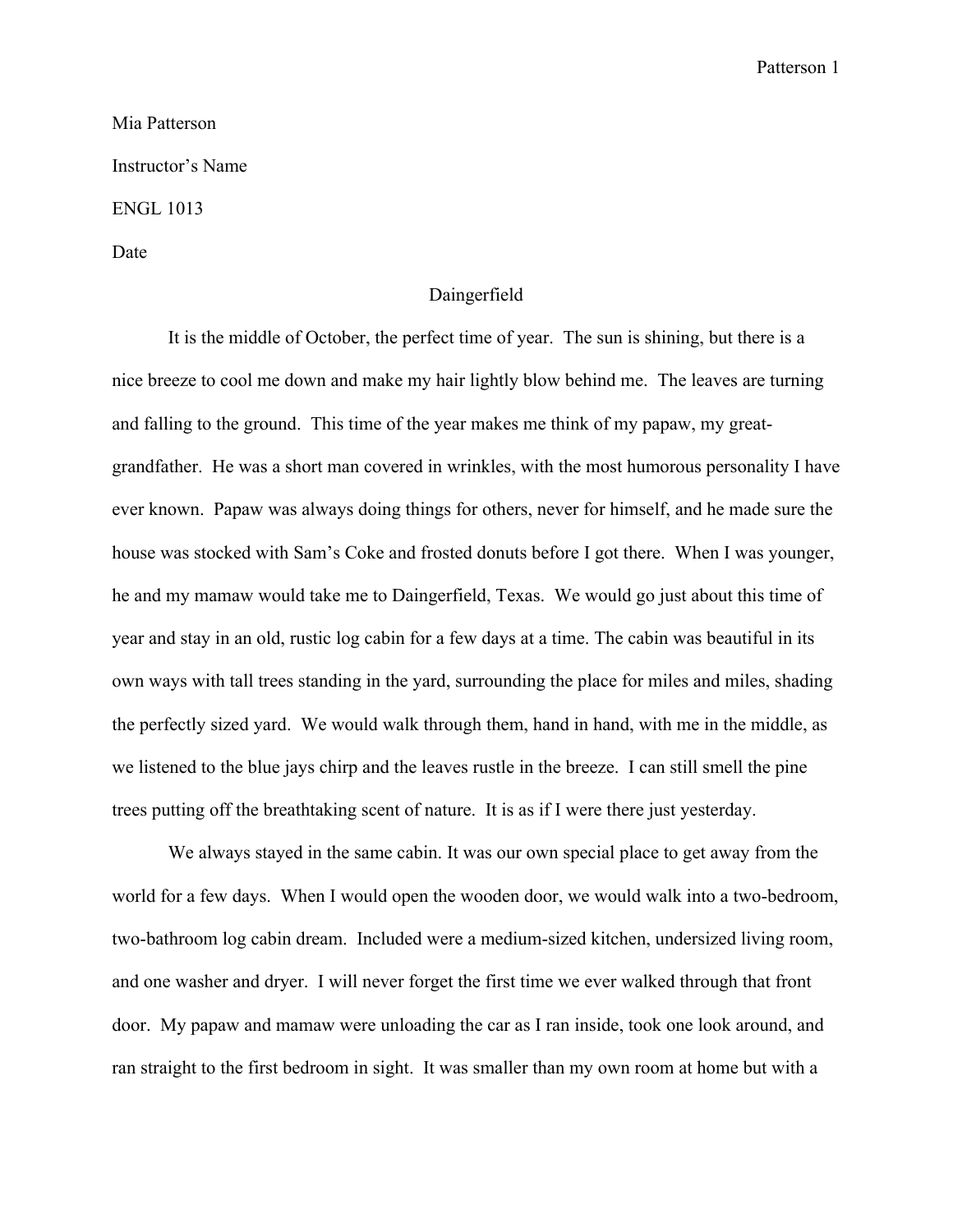Patterson 2

queen-sized bed. I knew immediately that this room was meant for me. Emptying my suitcase filled with Barbies, Beanie Babies, teddy bear, and more, I lined them up against the wall. One by one they sat there on the wooden floors against the wooden walls. I had claimed my territory. My papaw just laughed, and my mamaw tells that story to this day.

Since I was always going to Daingerfield at a young age, I was restless. Sitting around the cabin all day was just not acceptable for me or my grandparents. My papaw and mamaw loved the beautiful trees and calming lake close to the cabin. The best way to get the feel of both was to take the walking trail. This walking trail was four miles long, winding its way through the scenery surrounding us. That trail gave me a feeling of amazement and satisfaction because it was so hard at that time to wrap my head around the fact that the world was so much bigger than I was. At seven years old, I can remember just wanting to stay on the trail, even if we just sat there, because I could not get that feeling anywhere else. I was amazed that there was such a magical place and satisfied that my grandparents chose to share it with me. I actually never walked the trail because my papaw always brought my little pink bike with matching training wheels in the truck of their car. I would whiz right past them down the rough trail, but only a few feet, and then turn around and follow behind them while they walked hand in hand through the pine trees. To this day I believe that place made them fall even more in love, making their love seem as big as the beautiful pine trees surrounding them.

The most amazing aspect of Daingerfield was the pine trees. They were tall and round, with a width larger than our car, spread only a couple of feet apart, towering over what seemed like the world. They spread pine needles over the earth, giving it a certain characteristic and letting us get the feel of the miracle of nature. Outside of our cabin at the fire pit was the first time I ever had s'mores. It was a beautiful starry night with the crackling campfire, chirping